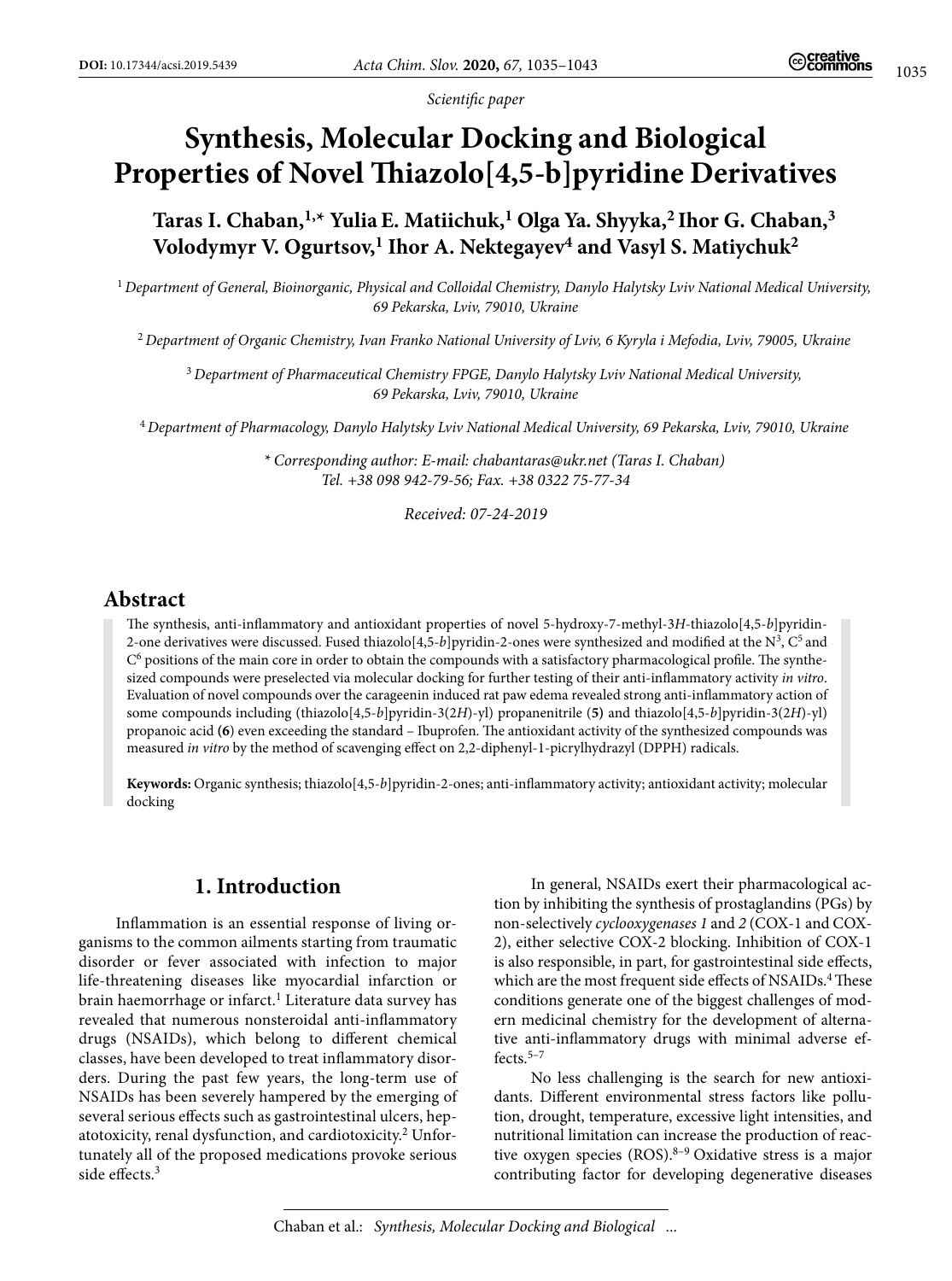like atherosclerosis, ischemic heart disease, ageing, diabetes mellitus, cancer and others.10 Antioxidants can interfere with the oxidation process by reacting with free radicals, and also by acting as reactive species scavenger.<sup>11</sup> Therefore, various natural well and synthetic antioxidants are used to scavenge free radicals. In this regard, it is important to synthesize new classes of compounds with antioxidant properties.

Fused bicyclic systems with thiazolidine core occupy a prominent place in medicinal chemistry due to their broad spectrum of pharmacological activities.12–14 Previously, we have developed convenient and efficient method to form combinatorial libraries of fused azoles such as  $[1,2,4]$ triazolo $[3,4-b]$  $[1,3,4]$ thiadiazole,<sup>15–16</sup> pyrazolo [3,4-*d*]pyridazines,17 [1,2,4]triazolo[3,4-*b*][1,3,4]thiadiazines,18 isoindolo[1,2-*a*]isoquinoline,19 thiopyrano[2,3-*d*] [1,3]thiazoles,20 thieno[3,2-*c*]pyridinone,21 triazolo[4,5-*d*] pyridazine,<sup>22</sup> and thiazolo[4,5-*b*]pyridines.<sup>23</sup> In summing up the published scientific data fused thiazolopyridines are characterized by herbicidal,<sup>24</sup> antioxidant,<sup>25–28</sup> antimicrobial,<sup>29</sup> antifungal,<sup>30</sup> and anti-mitotic<sup>31</sup> activities. They also show potent inhibitory activities for A*β*42 fibrillization for Alzheimer's disease treatment.<sup>32</sup> It was established that thiazolopyridine derivatives exhibit anti-tuberculosis,<sup>33</sup> anti-inflammatory<sup>34-36</sup> and significant anticancer<sup>37</sup> activity, and also act as agonists of H3-histamine receptors.<sup>38</sup>

For the time being, exploration of different chemical modifications avenues of thiazolopyridines to obtain novel active compounds, and thus, the development of a new class of anti-inflammatory drugs with optimal pharmacokinetic properties should be continued.

The present work is devoted to the synthesis of a series of novel 3*H*-thiazolo[4,5-b]pyridine-2-ones by the structural modification of the core heterocycle in its  $N^3$ ,  $C^5$ and C6 positions for further pharmacological *in vivo* anti-inflammatory activity assay based on the results obtained via computer simulation – molecular docking and *in vitro* antioxidant screenings.

# **2. Experimental Section**

### **2. 1. Materials**

All chemicals were of analytical grade and commercially available. All reagents and solvents were used without further purification and drying.

### **2. 2. Chemistry**

All melting points were determined in an open capillary and are uncorrected.<sup>1</sup>H and <sup>13</sup>C NMR spectra were recorded on a Varian Mercury 400 (400 MHz for <sup>1</sup>H) instrument with TMS or deuterated solvent as an internal reference. Mass spectra were run using Agilent 1100 series LC/MSD, Agilent Technologies Inc. with an API–ES/APCI ionization mode. Satisfactory elemental analyses were obtained for new compounds  $(C \pm 0.17, H \pm 0.21, N \pm 0.19)$ .

#### **General procedure for the synthesis 6-arylazo-5-hydroxy-7-methyl-3H-thiazolo[4,5-b]pyridin-2-ones (2, 3).**

Sodium (0.2 mol) was dissolved in anhydrous methanol (100 mL). To the obtained solution 4-iminothiazolidin-2-one (50 mmol) and α-arylazo-derivative of ethyl acetoacetate (50 mmol) were added at 20 °С. The mixture was left for 7 days with the intermittent stirring. Afterwards, it was acidified with acetic acid to рН 5 and fivefold diluted with water. The precipitate was filtered off, washed with water, and dried at 100–110 °С. The obtained compounds were recrystallized from acetic acid.

#### **4-((5-Hydroxy-7-methyl-2-oxo-2,3-dihydrothiazolo [4,5-b]pyridin-6-yl)diazenyl) benzene-sulfonic acid (2):**

Red solid; yield: 88 %; mp > 280 °C; <sup>1</sup>H NMR (400 MHz, CDCl3) δ 2.37 (s, 3H, CH3), 7.59 (d, *J* = 8.1 Hz, 2H,  $C_6H_4$ , 7.69 (d, J = 7.9 Hz, 2H,  $C_6H_4$ ), 13.30 (s, 1H, OH), 14.55 (s, 1H, NH); <sup>13</sup>C NMR (101 MHz, CDCl<sub>3</sub>) δ 16.88, 116.35, 122.65, 125.27, 127.08, 140.78, 141.58, 145.48, 159.99, 166.28, 177.45; ESI-MS: m/z 366 [M+H]+; anal. calcd. for  $C_{13}H_{10}N_4O_5S_2$ : C 42.62, H 2.75, N 15.29; found: C 43.01, H 2.68, N 15.35.

#### **5-Hydroxy-7-methyl-6-(naphthalen-2-yldiazenyl)thiazolo[4,5-b]pyridin-2(3H)-one (3):**

Red solid; yield: 84 %; mp 265 °C; <sup>1</sup>H NMR (400) MHz, CDCl<sub>3</sub>) δ 2.45 (s, 3H, CH<sub>3</sub>), 7.67 (d, *J* = 6.8 Hz, 2H, naphthalen), 7.74–7.77 (m, 1H, naphthalen), 7.88–7.90 (m, 1H, naphthalen), 7.98–8.07 (m, 3H, naphthalen), 13.46 (s, 1H, OH), 15.74 (s, 1H, NH); ); 13C NMR (101 MHz, CDCl<sub>3</sub>) δ 16.90, 114.83, 115.86, 121.34, 125.49, 125.96, 127.17, 127.80, 127.84, 129.90, 131.46, 132.12, 133.26, 135.20, 136.17, 139.48, 140.50, 160.54; ESI-MS: m/z 336 [M+H]<sup>+</sup>; anal. calcd. for  $C_{17}H_{12}N_4O_2S$ : C 60.70, H 3.60, N 16.66; found: C 60.44, H 3.63, N 16.58.

#### **5-Hydroxy-7-methyl-3-phenylthiazolo[4,5-b]pyridin-2 (3H)-one (4):**

Sodium (109 mmol) was dissolved in anhydrous methanol (150 mL). To the obtained solution 3-phenyl-4-iminothiazolidin-2-one (50 mmol) and ethyl acetoacetate (8,5 mL) were added at 20 °С. The mixture was left for 5 days with the intermittent stirring. Afterwards it was acidified with acetic acid to pH  $\sim$  5, five-fold diluted with water; the precipitate was filtered off, washed with water, and dried. Yellow solid; yield: 65 %; mp 244  $\rm ^oC;$  <sup>1</sup>H NMR (400 MHz, CDCl3) δ 2.51 (s, 3H, CH3), 6.96 (t, *J* = 7.3 Hz, 1H, Py), 7.28 (t, *J* = 7.4 Hz, *J* = 7.7 Hz, 2H, C<sub>6</sub>H<sub>5</sub>), 7.45 (d,  $J = 8.1$  Hz, 3H, C<sub>6</sub>H<sub>5</sub>), 8.67 (s, 1H, OH); <sup>13</sup>C NMR (101) MHz, CDCl<sub>3</sub>) δ 17.51, 108.34, 114.33, 125.73, 127.90, 128.24, 140.18, 142.06, 145.08, 160.61, 168.96; ESI-MS: m/z 258 [M+H]<sup>+</sup>; anal. calcd. for  $C_{13}H_{10}N_2O_2S$ : C 60.45, H 3.90, N 10.85; found: C 60.06, H 3.84, N 10.73.

Chaban et al.: *Synthesis, Molecular Docking and Biological ...*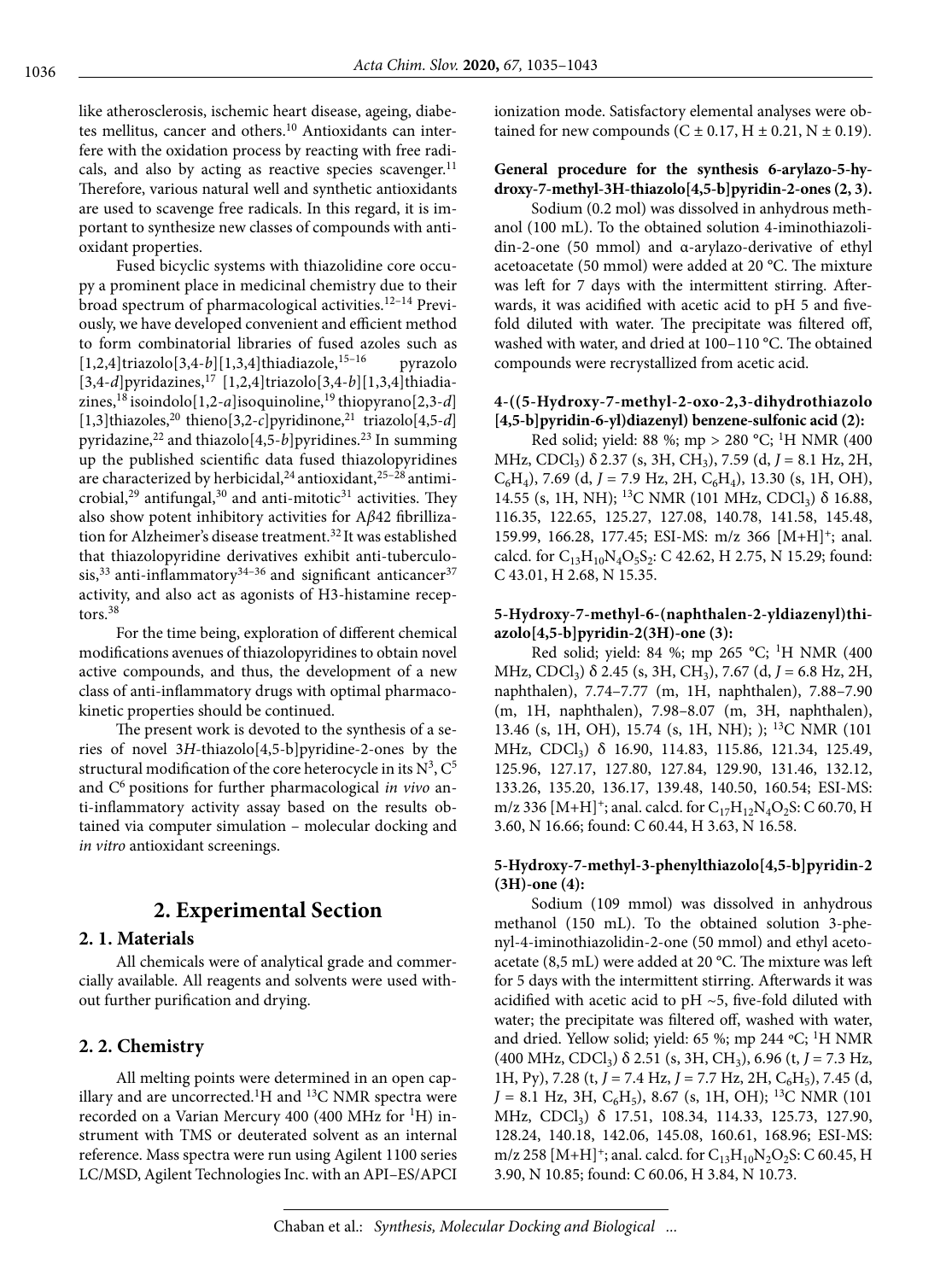#### **3-(5-Hydroxy-7-methyl-2-oxothiazolo[4,5-b]pyridin-3 (2H)-yl) propanenitrile (5):**

A mixture of pyridine (50 mL) and water (10 ml) with acrylonitrile (3 mL) was added to the 5-hydroxy- 7-methylthiazolo[4,5-*b*]pyridin-2(3*H*)-one (**1**, 10 mmol). The reaction mixture was refluxed for 5 h. On cooling, the precipitation was achieved with petroleum ether-water mixture (3:1). The precipitate was recrystallized from ethanol, filtered off, and dried. This compound was isolated as a white crystalline solid, well soluble in ethanol, chloroform, dioxane, DMF, acetic acid. White solid; yield: 74 %; mp 105 °C; <sup>1</sup>H NMR (400 MHz, CDCl3) δ 2.27 (s, 3H, CH3), 3.04 (t, *J* = 6.5 Hz, 2H, CH<sub>2</sub>), 4.15 (t, J = 6.5 Hz, 2H, CH<sub>2</sub>), 6.41 (s, 1H, Py), 11.09 (s, 1H, OH); <sup>13</sup>C NMR (101 MHz, CDCl<sub>3</sub>)  $\delta$  15.77, 19.15, 37.48, 105.11, 105.80, 118.12, 144.70, 146.16, 162.53, 167.96; ESI-MS: m/z 236 [M+H]<sup>+</sup>; anal. calcd. for C<sub>10</sub>H<sub>9</sub>N<sub>3</sub>O<sub>2</sub>S: C 51.05, H 3.86, N 17.86; found: C 50.97, H 3.89, N 17.77.

#### **3-(5-Hydroxy-7-methyl-2-oxothiazolo[4,5-b]pyridin-3 (2H)-yl) propanoic acid (6):**

The mixture of the propanenitrile (**5**, 10 mmol), acetic acid (30 mL), and hydrochloric acid (15 mL) were placed into the round-bottomed flask. The reaction mixture was refluxed 3h and the product was precipitated with water. The mixture was left for 24 h at ambient temperature. The precipitate was filtered off and treated with toluene. The precipitate was recrystallized from ethanol, filtered off, and dried. This compound was isolated as a white crystalline powdered solid, well soluble in ethanol, chloroform, dioxane, DMF, acetic acid. White solid; yield: 66 %; mp 111 °С; <sup>1</sup>H NMR (400 MHz, CDCl<sub>3</sub>) δ 2.25 (s, 3H, CH<sub>3</sub>), 2.68 (t, *J* = 7.5 Hz, 2H, CH<sub>2</sub>), 4.10 (t, J = 7.6 Hz, 2H, CH<sub>2</sub>), 6.38 (s, 1H, Py), 11.05 (s, 1H, OH), 12.07 (s, 1H, COOH); 13C NMR (101 MHz, CDCl3) δ 19.17, 31.76, 37.90, 104.77, 105.97, 144.45, 146.62, 162.50, 167.85, 171.90; ESI-MS: m/z 254 [M+H]<sup>+</sup>; anal. calcd. for  $C_{10}H_{10}N_2O_4S$ : C 47.24, H 3.96, N 11.02; found: C 47.88, H 3.98, N 11.21.

#### **General procedure for the synthesis of 3-(5-hydroxy-7-methyl-2-oxothiazolo[4,5-b]pyridin-3(2H)-yl)-Naryl-l propanamides (7, 8).**

The mixture of the propanoic acid (**6**, 10 mmol), thionyl chloride (57 mmol) and dioxane (30 mL) were placed into the round-bottomed flask. The reaction mixture was refluxed for 30 min and the product was precipitated with n-hexane, the precipitate was filtered off. The resulting acyl chlorides were used for further transformations without further purification. Obtained 3-(5-hydroxy-7-methyl-2-oxothiazolo[4,5-*b*]pyridin-3(*2H*)-yl)propanoyl chloride (10 mmol) was dissolved in anhydrous dioxane (10 mL), and appropriate aromatic amine (10 mmol) and triethylamine (10 mmol) were added to the solution. The reaction mixture was refluxed for 15 min. On cooling, the mixture was diluted with water and precipitated crystalline solid filtered off, washed with methanol and dried. The obtained compounds were recrystallized from acetic acid.

#### **3-(5-Hydroxy-7-methyl-2-oxothiazolo[4,5-b]pyridin-3 (2H)-yl)-N-phenyl propanamide (7):**

White solid; yield: 48 %; mp 214 °С; 1H NMR (400 MHz, CDCl<sub>3</sub>) δ 2.28 (s, 3H, CH<sub>3</sub>), 2.71 (t, 2H, *J* = 7.1 Hz, CH<sub>2</sub>), 4.13 (t, 2H,  $J = 7.2$  Hz, CH<sub>2</sub>), 6.42 (s, 1H, Py), 7.21– 7.26 (m, 2H,  $C_6H_5$ ), 7.40–7.48 (m, 3H,  $C_6H_5$ ), 9.96 (s, 1H, NH), 11.09 (s, 1H, OH); <sup>13</sup>C NMR (101 MHz, CDCl<sub>3</sub>) δ 19.21, 31.55, 37.54, 105.06, 105.89, 125.18, 128.32, 128.86, 140.85, 144.41, 146.32, 162.47, 167.79, 170.11; ESI-MS: m/z 329 [M+H]<sup>+</sup>; anal. calcd. for  $C_{16}H_{15}N_3O_3S$ : C 58.35, H 4.59, N 12.76; found: C 58.43, H 4.67, N 12.88.

#### **3-(5-Hydroxy-7-methyl-2-oxothiazolo[4,5-b]pyridin-3 (2H)-yl)-N-(4-nitrophenyl) propan-amide (8):**

Yellow solid; yield: 53 %; mp 202 °С; <sup>1</sup>Н NMR (400 MHz, CDCl3) δ 2.36 (s, 3H, CH3), 2.85 (t, 2H, *J* = 7.2 Hz, CH<sub>2</sub>), 4.24 (t, 2H,  $J = 7.2$  Hz, CH<sub>2</sub>), 6.54 (s, 1H, Py), 7.35– 7.41 (m, 2H,  $C_6H_4$ ), 7.56–7.62 (m, 2H,  $C_6H_4$ ), 10.18 (s, 1H, NH), 11.14 (s, 1H, OH); <sup>13</sup>C NMR (101 MHz, CDCl<sub>3</sub>)  $\delta$ 19.23, 31.65, 37.60, 104.89, 105.78, 122.25, 125.63, 126.97, 140.59, 144.24, 146.51, 162.51, 167.70, 170.24; ESI-MS: m/z 375 [M+H]<sup>+</sup>; anal. calcd. for  $C_{16}H_{14}N_4O_5S$ : C 51.33, H 3.77, N 14.97; found: C 51.11, H 3.81, N 14.86.

#### **7-Methyl-2-oxo-2,3-dihydrothiazolo[4,5-b]pyridin-5-yl 2-chloroacetate (9):**

5-Hydroxy-7-methyl-thiazolo[4,5-*b*]pyridin-2(*3H*) one (**1**, 5 mmol), an appropriate aliphatic chloroacetyl chloride (5 mmol), and triethylamine (5 mmol) were added to dioxane (20 mL). The reaction mixture was refluxed 15 min. On cooling, the formed crystalline precipitate was filtered off, washed with methanol and dried. The obtained compound was recrystallized from methanol. White solid; yield: 67 %; mp 191 °C; <sup>1</sup>H NMR (400 MHz, CDCl<sub>3</sub>) δ 2.37 (s, 3H, CH<sub>3</sub>), 4.72–4.74 (m, 2H, CH<sub>2</sub>), 6.92 (s, 1H, Py), 12.71 (s, 1H, NH); <sup>13</sup>C NMR (101 MHz, CDCl<sub>3</sub>) δ 19.43, 41.07, 110.76, 116.52, 145.16, 148.09, 154.79, 166.09, 168.31; ESI-MS: m/z 259 [M+H]<sup>+</sup>; anal. calcd. for  $C_9H_7CIN_2O_3S$ : C 41.79, H 2.73, N 10.83; found: C 41.53, H 2.76, N 10.95.

#### **General procedure for the synthesis of 7-methyl-2-oxo-2,3-dihydrothiazolo[4,5-b]pyridin-5-yl 4-carboxylates (10–14).**

To a solution of pyridine (20 mL) an appropriate aromatic acyl chloride (5 mmol) and 5-hydroxy-7-methyl-thiazolo[4,5-*b*]pyridin-2(*3H*)-one (**1**, 5 mmol) were added. The reaction mixture was refluxed 30 min. On cooling, formed crystalline precipitate was filtered off, washed with acetic acid and dried. The obtained compounds were recrystallized from acetic acid.

#### **7-Methyl-2-oxo-2,3-dihydrothiazolo[4,5-b]pyridin-5-yl 4-chlorobenzoate (10):**

White solid; yield: 65 %; mp 214  $°C$ ; <sup>1</sup>H NMR (400 MHz, CDCl<sub>3</sub>)  $\delta$  2.39 (s, 3H, CH<sub>3</sub>), 7.06 (s, 1H, Py), 7.70 (d,  $J = 8.5$  Hz, 2H,  $C_6H_4$ ), 8.13 (d,  $J = 8.5$  Hz, 2H,  $C_6H_4$ ), 12.74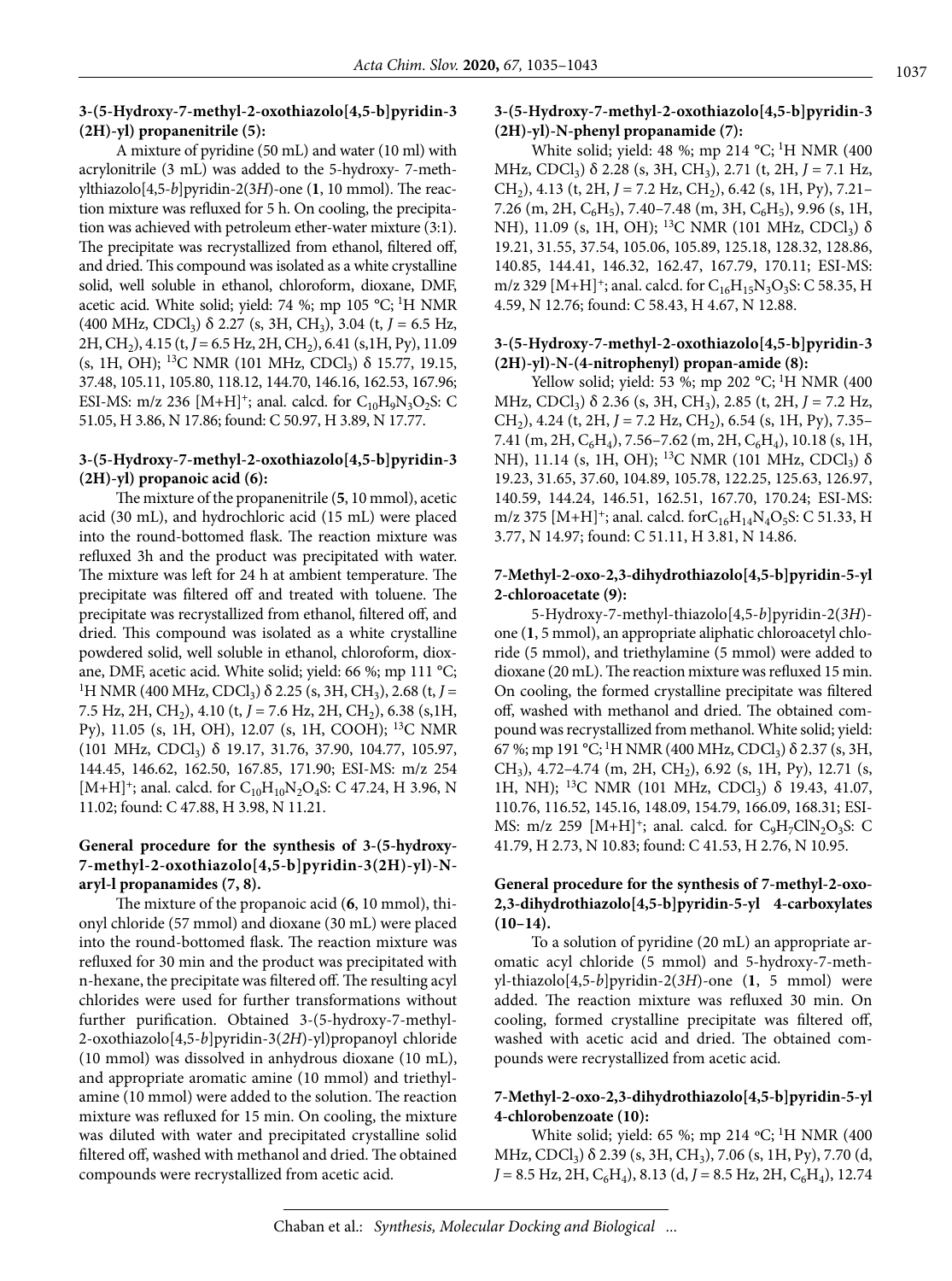(s, 1H, NH); <sup>13</sup>C NMR (101 MHz, CDCl<sub>3</sub>)  $\delta$  19.45, 111.25, 116.31, 127.14, 129.32, 131.67, 139.41, 145.08, 148.15, 155.32, 163.52, 168.35; ESI-MS: m/z 320 [M+H]+; anal. calcd. for  $C_{14}H_9ClN_2O_3S$ : C 52.42, H 2.83, N 8.73; found: C 52.68, H 2.85, N 8.79.

#### **7-Methyl-2-oxo-2,3-dihydrothiazolo[4,5-b]pyridin-5-yl 4-(benzyloxy) benzoate (11):**

White solid; yield: 71 %; mp 197 °С; <sup>1</sup>Н NMR (400 MHz, CDCl<sub>3</sub>) δ 2.37 (s, 3H, CH<sub>3</sub>), 7.01 (s, 1H, Py), 7.21 (d,  $J = 8.4$  Hz, 2H,  $C_6H_4$ ), 7.41 (d,  $J = 7.2$  Hz, 2H,  $C_6H_5$ ), 7.49  $(d, J = 6.9 \text{ Hz}, 3\text{H}, \text{C}_6\text{H}_5)$ , 8.08  $(d, J = 8.3 \text{ Hz}, 2\text{H}, \text{C}_6\text{H}_4)$ , 12.75 (s, 1H, NH); <sup>13</sup>C NMR (101 MHz, CDCl<sub>3</sub>) δ 19.37, 69.64, 111.39, 114.56, 115.17, 120.45, 127.82, 128.45, 131.31, 132.08, 136.21, 144.95, 148.08, 155.65, 163.06, 163.91, 168.47; ESI-MS: m/z 393 [M+H]+; anal. calcd. for  $C_{21}H_{16}N_2O_4S$ : C 64.27, H 4.11, N 7.14; found: C 64.05, H 4.14, N 7.24.

#### **7-Methyl-2-oxo-2,3-dihydrothiazolo[4,5-b]pyridin-5 yl-(E)-3-(4-methoxyphenyl) acrylate (12):**

White solid; yield: 65 %; mp 169 °С; 1H NMR (400  $MHz$ , CDCl<sub>3</sub>)  $\delta$  2.39 (s, 3H, CH<sub>3</sub>), 3.79 (s, 3H, CH<sub>3</sub>-C<sub>6</sub>H<sub>4</sub>), 6.37 (d, 1H, *J* = 16.0 Hz, CH), 7.07 (s, 1H, Py), 6.97 (d, *J* = 8.7 Hz, 2H, C6H4), 7.55 (d, 1H, 16.0 Hz, CH), 7.63 (d, *J* = 8.7 Hz, 2H,  $C_6H_4$ ), 12.17 (s, 1H, NH); <sup>13</sup>C NMR (101 MHz, CDCl3) δ 19.64, 55.12, 105.11, 106.80, 114.29, 116.45, 126.77, 129.87, 143.69, 145.55, 146.82, 158.53, 160.88, 167.79, 169.55; ESI-MS: m/z 343 [M+H]+; anal. calcd. for  $C_{17}H_{14}N_2O_4S$ : C 59.64, H 4.12, N 8.18; found: C 59.64, H 4.03, N 8.28.

#### **7-Methyl-2-oxo-2,3-dihydrothiazolo[4,5-b]pyridin-5-yl 1-(3,4-dimethylphenyl)-5-methyl-1H-1,2,3-triazole-4-carboxylate (13):**

White solid; yield: 77 %; mp 187 °C; <sup>1</sup>H NMR (400 MHz, CDCl<sub>3</sub>) δ 1.99 (s, 3H, CH<sub>3</sub>-triazole), 2.38 (s, 3H, CH3), 2.40 (s, 3H, *CH3*-C6H3), 2.41 (s, 3H, *CH3*-C6H3), 7.08 (s, 1H, Py), 7.28 (d, *J* = 8.0 Hz, 1H, C<sub>6</sub>H<sub>3</sub>), 7.36–7.38  $(m, 2H, C_6H_3)$ , 12.78 (s, 1H, NH); <sup>13</sup>C NMR (101 MHz, CDCl3) δ 9.34, 16.61, 19.46, 20.74, 111.26, 116.31, 127.08, 127.68, 131.33, 131.82, 134.14, 134.67, 140.78, 141.62, 145.08, 148.21, 154.98, 159.20, 168.37; ESI-MS: m/z 398 [M+H]<sup>+</sup>; anal. calcd. for C<sub>19</sub>H<sub>17</sub>N<sub>5</sub>O<sub>3</sub>S: C 57.71, H 4.33, N 17.71; found: C 57.59, H 4.28, N 17.82.

#### **7-Methyl-2-oxo-2,3-dihydrothiazolo[4,5-b]pyridin-5-yl 1-(2-chlorophenyl)-5-methyl-1H-1,2,3-triazole-4-carboxylate (14):**

White solid; yield: 64 %; mp 178  $°C$ ; <sup>1</sup>H NMR (400) MHz, CDCl<sub>3</sub>) δ 2.01 (s, 3H, CH<sub>3</sub>-triazole), 2.37 (s, 3H, CH<sub>3</sub>), 7.01 (s, 1H, Py), 6.94-6.98 (m, 1H, C<sub>6</sub>H<sub>4</sub>), 7.40-7.45 (m, 1H,  $C_6H_4$ ), 7.53-7.58 (m, 2H,  $C_6H_4$ ), 12.78 (s, 1H, NH); <sup>13</sup>C NMR (101 MHz, CDCl<sub>3</sub>) δ 19.39, 20.70, 104.18, 111.03, 116.02, 144.05, 144.69, 144.71, 147.50. 148.31, 148.33, 148.38, 155.32, 162.36, 168.44, 168.88 168.11; ESI-MS: m/z 403 [M+H]<sup>+</sup>; anal. calcd. for C<sub>17</sub>H<sub>12</sub>Cl-N5O3S: C 50.81, H 3.01, N 17.43; found: C 51.07, H 3.06, N 17.51.

#### **2. 3. Molecular Docking**

Molecular docking was conducted with OpenEye Scientific Software program package as a computer method approach to the search of molecules with affinity to certain biotargets. Used software includes Fred Receptor, Vida, Flipper, Babel 3, Omega 2 and Fred 2 programs.

### **2. 4. Anti-inflammatory Activity Evaluation Assays**

Anti-inflammatory activity<sup>39</sup> was evaluated using carrageenan induced rat paw edema method in rats. Outbred (male/female) white rats weighing 180–220g were used for the edema test. The experiments were carried out in accordance with the requirements of the European convention for the protection of vertebrate animals used for experimental and other scientific purposes. The experimental protocol was approved by the Danylo Halytsky Lviv National Medical University ethics committee, constituted by the Ministry of Health of Ukraine.

Animals were divided into 15 groups comprising five rats per group. One group was kept as the control and remaining 14 groups (test groups) were used to determine the anti-inflammatory activity elicited by the 13 drug candidates, respectively. Rats were kept in the animal house under standard conditions of light and temperature on the general diet prior to the experiment. The standard drug, Ibuprofen (50 mg/kg body weight) and the test compounds (50 mg/kg body weight) were dissolved in DMSO and administered through intraperitoneal route. DMSO was injected to the control group. At 30 minutes later, 0.1 ml of 2 % carrageenan solution in saline was injected in the sub-plantar region of the right hind paw of each rat. After 4 h of the carrageenan injection, the volume of paw edema (in ml) was measured using water plethysmometer and decrease in paw edema was compared between the control group and the test groups. The inflammatory reaction inhibition was expressed as a percent of paw volume reduction and it was calculated using the following formula:

% Inhibition = 
$$
\frac{V_{\text{control}} - V}{V_{\text{control}}}
$$
 100% (1)

where  $V_{\text{control}}$  is the increase in paw volume in control group animals, and *V* is the increase in paw volume in animals injected with the test substances.

#### **2. 5. Antioxidant Activity Evaluation Assays**

The antioxidant activity was determined on the basis of free radical scavenging activity of stable 2,2-diphe-

Chaban et al.: *Synthesis, Molecular Docking and Biological ...*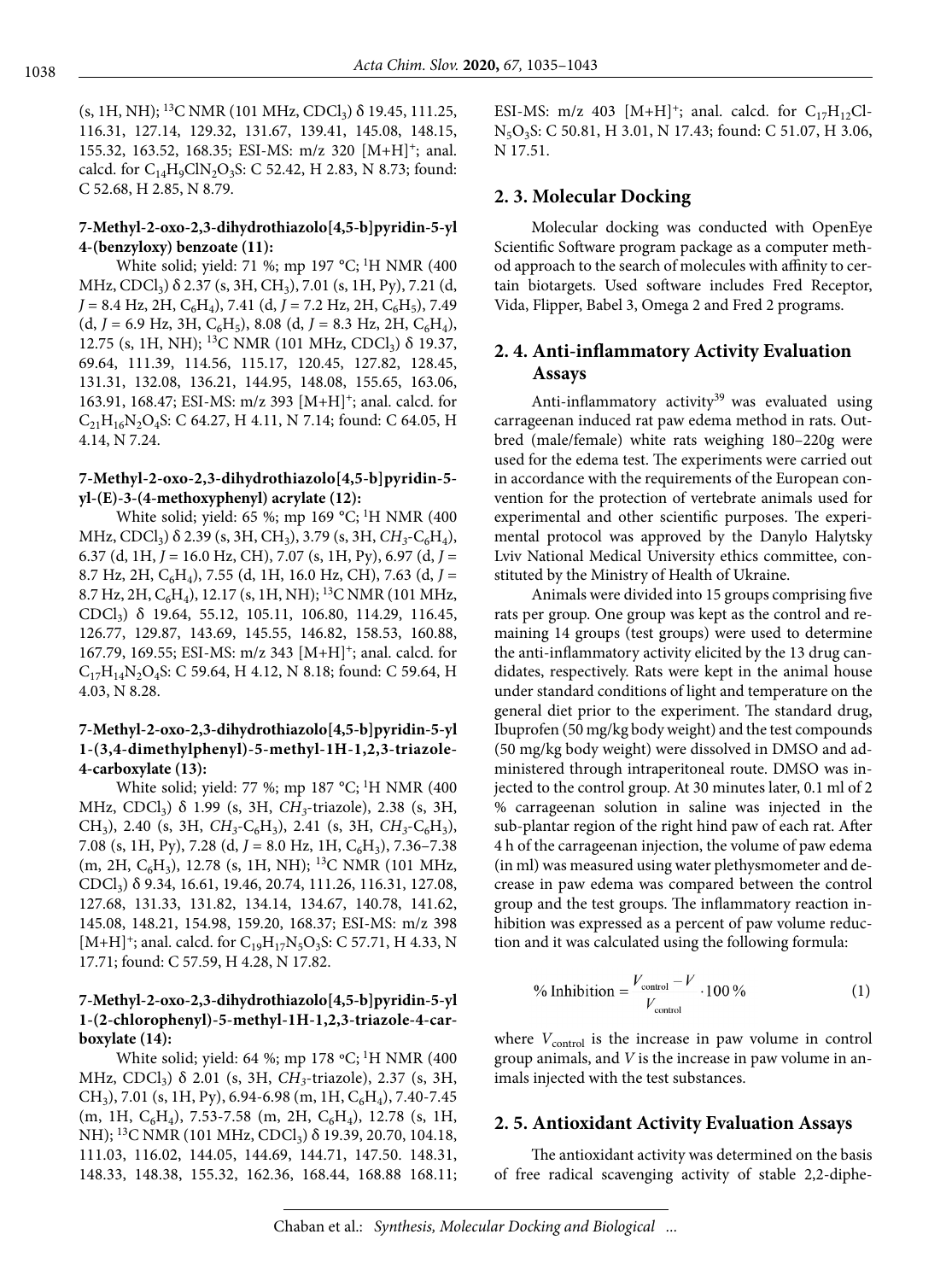nyl-1-picrylhydrazyl (DPPH). The effect of the studied compounds on DPPH radicals was estimated according to the method of Blois<sup>40–41</sup> with minor modifications. The solution of DPPH in ethanol with the concentration of 150 µmoles/L (4 mL) was mixed with the compound or control solution in ethanol its concentration been 250 µmoles/L (0.2 mL). The reaction mixture was vortex mixed thoroughly and incubated at room temperature in the dark for 60 min. Simultaneously, a control was prepared as ascorbic acid solution in ethanol (0.2 mL) mixed with of DPPH solution in ethanol (4 mL) without sample fraction. Reduction in the absorbance of the mixture was measured at 517 nm using ethanol as blank. Ascorbic acid was used as a standard. Also, the absorbance of DPPH solution was measured. Percentage of free-radical-scavenging activity was expressed as percent inhibition and it was calculated using the following formula:

$$
\% Inhibition = \frac{\dot{A}_{DPPH} - A_c}{A_{DPPH}} \cdot 100\% \tag{2}
$$

where  $A_{\text{DPPH}}$  is the absorbance of DPPH free radicals solution, and  $A_c$  is the absorbance of a sample. Each experiment was performed in triplicate and average values were recorded. Results are expressed as the means ± S.D.

## **3. Results and Discussion**

#### **3. 1. Chemistry**

Continuing systematic study of fused bicyclic systems as potential drug candidates we represented synthesis, anti-inflammatory and antioxidant activity evaluation of some thiazolo[4,5-*b*]pyridin-2-ones. The efficient synthetic approach for 3H-thiazolo[4,5-*b*]pyridin-2-one<sup>23,36</sup> system construction had been developed earlier and is based on  $[3 + 3]$  cyclocondensation of 4-iminothiazolidone-2 due its N,C-binucleophilic properties with dielectrophilic reagents like ethyl acetoacetate forming the above-mentioned fused heterocycle (**1**).33

We studied the behavior of 4-iminothiazolidin-2-one with α-arylazo- derivatives of ethyl acetoacetate in [3+3] cyclocondensation reaction. Under the chosen conditions the corresponding 6-arylazo-5-hydroxy-7-methyl-3*H*-thiazolo[4,5-*b*]pyridin-2-ones (**2, 3**) were obtained in good yields (Scheme).

We looked at a possibility to use the reported method for preparation of 3-phenyl-5-hydroxy-7-methyl-3*H*thiazolo[4,5-*b*]pyridin-2-one (**4**) from above mentioned ethyl acetoacetate and 3-phenyl-4-iminothiazolidone-2-onе. It was found that compound **4** was easily accessed with a high yield at the same conditions (Scheme).



Scheme 1. Synthesis of novel thiazolo<sup>[4,5-*b*]pyridine derivatives.</sup>

Chaban et al.: *Synthesis, Molecular Docking and Biological ...*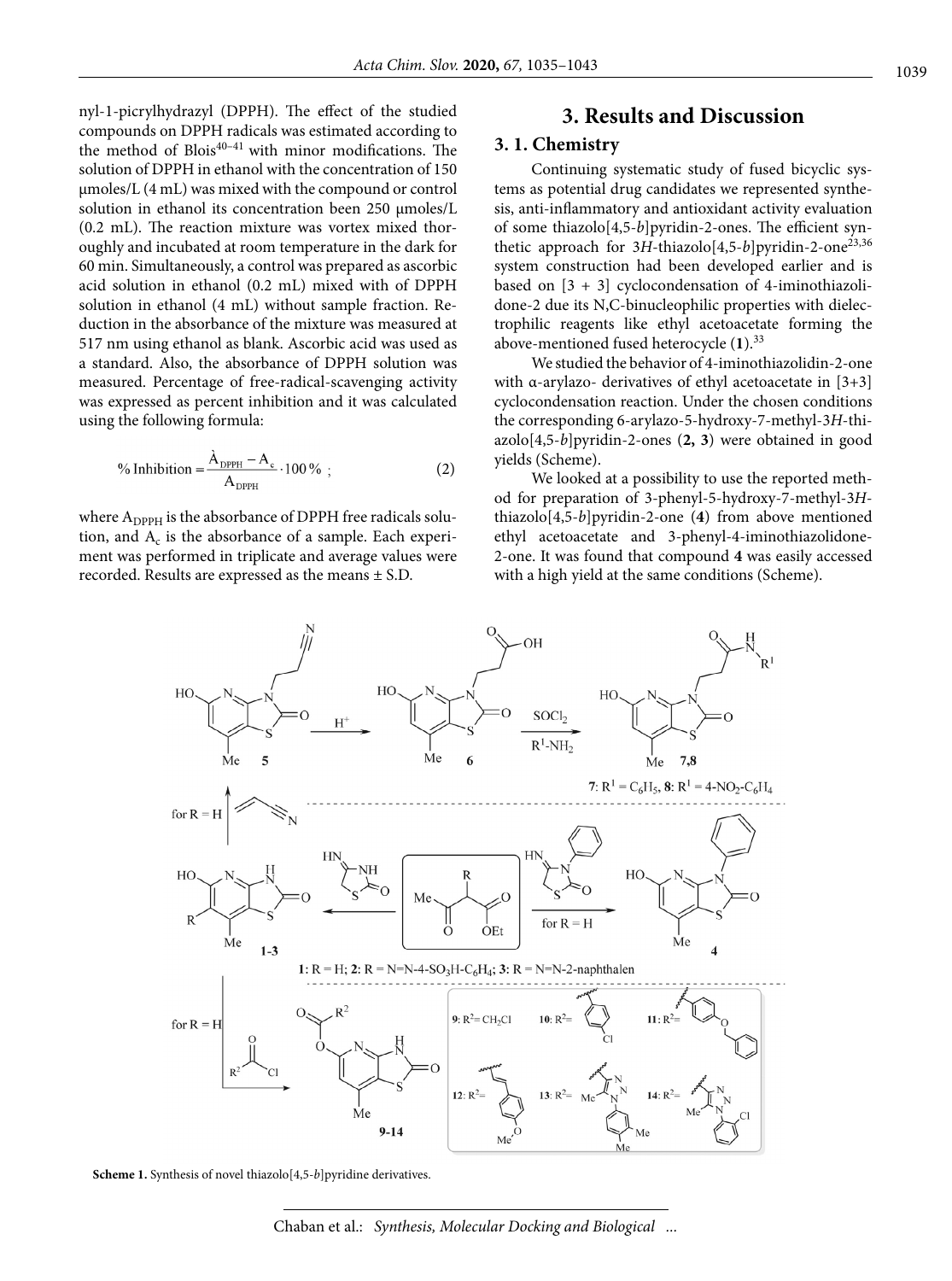The further strategy included the core heterocycle structural modification at its  $N^3$  position. Core thiazolo[4,5-*b*]pyridine scaffold had been extensively studied as electrophilic reagent due the presence of NH-group hydrogen atom. Therefore, the functionalization of thiazolo[4,5-*b*]pyridine could be easily performed via the addition reaction to the acrylonitrile. We have found out that the high yield of the product **5** could be achieved while treatment of the equimolar amounts of the thi $a \text{zolo}[4,5-b]$  pyridine (1) with acrylonitrile in pyridine – water medium (5:1). 3-(5-Hydroxy-7-methyl-2-oxothiazolo[4,5-*b*]pyridin-3(2*H*)-yl) propanenitrile (**5**) prepared in this way was subjected to hydrolysis leading to 3-(5-hydroxy-7-methyl-2-oxothiazolo[4,5-*b*]pyridin-3(*2H*)-yl) propanoic acid (**6**) formation (Scheme).

Besides, propanamides are highly reactive substances, hence suitable for creating and broadening the collection of building blocks useful for combinatorial chemistry including the design of biologically active compounds. The carboxyl group present in N3 position of thiazolo[4,5-*b*]pyridinyl-propanoic acid (**6**) provides an entry to 3-(5-hydroxy-7-methyl-2-oxothiazolo[4,5-*b*]pyridin-3(2*H*)-yl)-N-aryl propanamides (**7, 8**). Dioxane was established to be the most suitable medium for the reaction of compound **6** with thionyl chloride. Prepared in this way, 3-(5-hydroxy-7-methyl-2-oxothiazolo[4,5-*b*]pyridin-3(*2H*)-yl) propanoyl chloride was reacted with corresponding aromatic amines. Refluxing the reaction mixture for 30 min in dioxane medium was defined as optimal condition for propanamides (**7, 8**) formation in good yields (Scheme).

Furthermore, compound **1**, due to the presence of hydroxyl- moiety in position 5 of thiazolo[4,5-*b*]pyridine core, represents a convenient reagent for thiazolo[4,5-*b*] pyridin-5-yl 4-carboxylates (**9–14**) generation via acylation reaction by chloroacetyl chloride or appropriate aromatic acyl chlorides (Scheme). Powders of these products are well soluble in DMF, DMSO and acetic acid, and sparingly soluble in water and in other organic solvents.

Structures of the obtained compounds were confirmed by <sup>1</sup>H and <sup>13</sup>C NMR spectroscopy, mass spectroscopy and elemental analysis. All these new compounds possess spectroscopic data in accordance with the proposed structures.

#### **3. 2. Molecular Docking**

Previously we have shown a good correlation between results obtained in computer simulation using OpenEye Software with that obtained in the corresponding *in vitro* assays.42,43

Crystallographic models of COX-1 and COX-2 (4O1Z and 5IKR correspondingly) were obtained from Protein Data Bank (www.rcsb.org). As research objects thiazolo[4,5-*b*]pyridine derivatives, common NSAIDs (aspirin, mefenamic acid, diclofenac, ibuprofen, indomethacin, ketoprofen, ketorolac, others) and well-known selective COX-2 inhibitors, such as parecoxib, lumiracoxib, etoricoxib and others, were chosen. To estimate *in silico* COX-2-compound and COX-1-compound binding seven scoring function values (Chemgauss 2, Chemscore, PLP, Screenscore, Shapegauss, Zapbind and Consensus) were calculated. Cumulative (Consensus) scoring function ranking allowed us to select compounds, which could prospectively be selective COX-2 inhibitors. Fred receptor program allows to extract the active sites (biotarget) of COX-2 and COX-1 from crystallographic models for molecular docking.

Molecular docking studies included generation of R-, S- and cys-trans isomers of ligands using program Flipper with further 3D optimization of isomers using program Hyper Chem 7.5 (www.hyper.com) (molecular mechanics method MM+ and semi-empirical quantum-mechanical method PM3). Conformers were generated via Omega 2. Further program Fred 2 choose minimum energy conformation for each molecule and 3D molecular docking was performed.



**Figure 1.** Compound **5** docked in the active site of COX-2 **(a)** in comparison with inhibitor mefenamic acid docked in the active site of COX-2. **(b)**.

Chaban et al.: *Synthesis, Molecular Docking and Biological ...*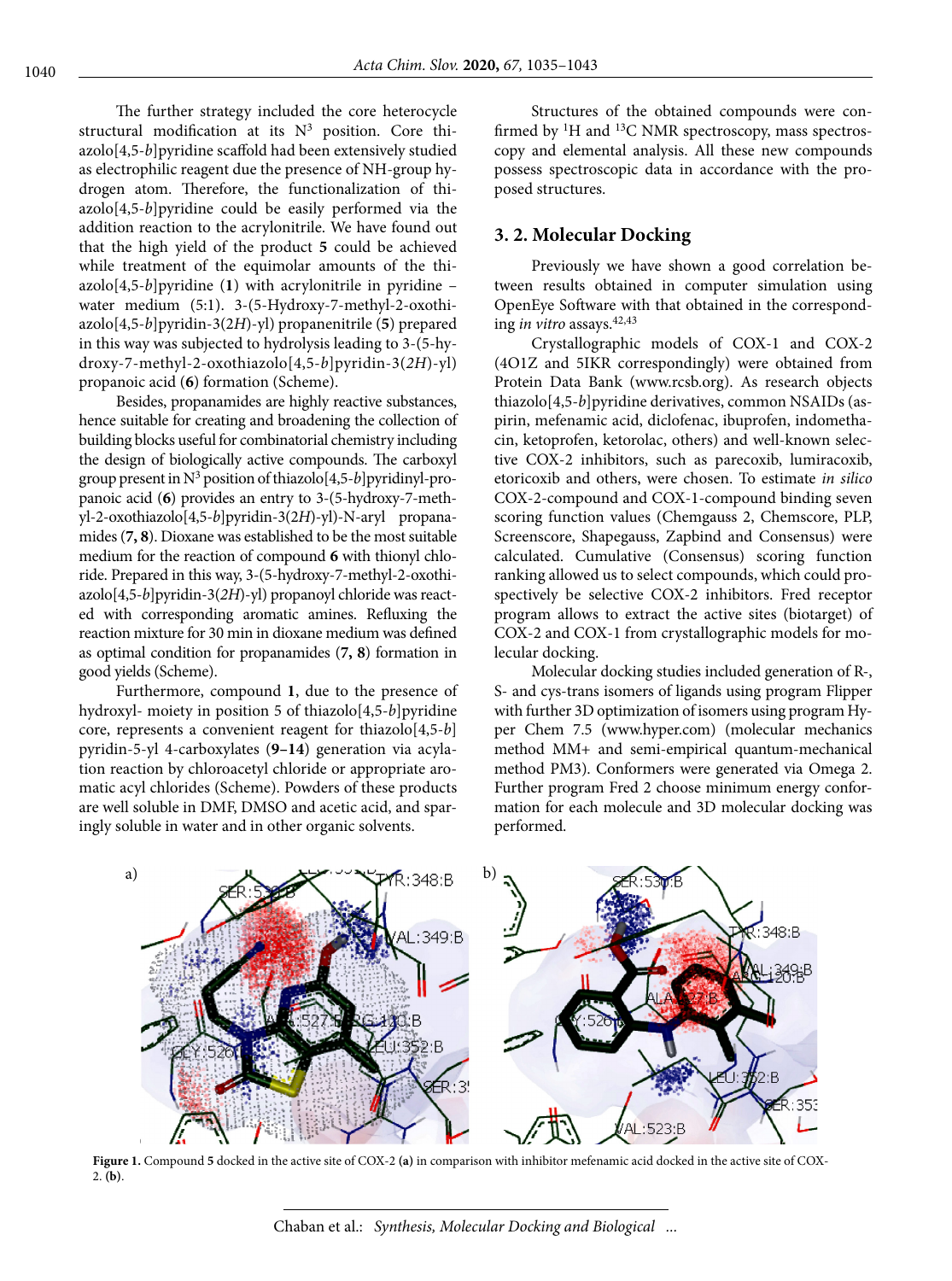Values of the seven scoring functions (Chemgauss 2, Chemscore, PLP, Screenscore, Shapegauss, Zapbind and Consensus) were obtained as a result. Ranking property (compound ranking) of the consensus scoring function, which includes values of all scoring functions, allowed to analyze the results easily.

Ranking and analysis of the molecular docking results were obtained using the selected compounds and crystallographic model of COX-2 with cumulative scoring function (consensus). Consensus results allowed us to select compounds, which could prospectively be selective COX-2 inhibitors at the level of mefenamic acid and Ibuprofen for future (in-depth) pharmacological studies for further evaluation of *in vitro* anti-inflammatory activity. The interactions between COX-2 active site and the most active compound **5** in comparison with selective inhibitor mefenamic acid is shown in Figure. Moreover, it should be noted that results predicted via docking correlate quite well with that obtained in the *in vitro* assay. The selected "lead" compound **5** based on the *in vitro* screening results was also predicted to be the most active in the docking studies.

On the contrast, generated conformations of thiazolo[4,5-*b*]pyridine derivatives did not possess the necessary parameters for successful binding to the target COX-1 active site and were found to be bad substrates of cyclooxygenase-1 during docking experiment.

### **3. 3. Anti-inflammatory Activity in Vivo Evaluation**

Carrageenan-induced paw edema is the most widely used animal model of acute inflammation. *In vivo* studies of novel thiazolo[4,5-*b*]pyridine-2-one derivatives were carried out for anti-inflammatory activity employing the carrageenan-induced rat paw edema method. The NSAID drug Ibuprofen in its effective therapeutic dose was tested in parallel as an activity reference. Results of paw edema decreasing were expressed as the mean ± standard deviation and compared statistically with the control group using Student's t-test. A level of *p*<0.05 was adopted as the test of significance (Table 1). The percentage protection against inflammation was calculated as % inhibition by comparison between DMSO injected control group and drugs-tested groups.

Evaluation of anti-inflammatory activity indicated that 8 compounds (**2, 3, 7, 8, 10, 11, 12** and **13**) showed no significant decrease in edema; the inhibition rate for them was observed at the level of 22.6−30.1 % as compared to control group. The compounds **4, 9** and **14** possessed the anti-inflammatory activity in the range of 35.6−42.1 % which is comparable to the effect of Ibuprofen. The anti-inflammatory evaluation test for compounds **5** and **6** gave the result at the level of 45.3−48.8 % inhibition indicating that the compounds **5** and **6** were more potent than Ibuprofen.

The results of the pharmacological tests were analyzed concerning the structure of the compounds. Among the two arylazo substituted derivatives **2**-**3** none of them was defined as active indicating the nature and position of the substituted arylazo groups did not noticably influence on their anti-inflammatory activity. It was found out that for N3-substituted 5-hydroxy-7-methyl-3*H*-thiazolo [4,5 b]pyridin-2-one derivative (**4**), obtained via [3+3]cyclocondensation 3-phenyl-4-iminothiazolidone-2-onе with ethyl acetoacetate, the presence of phenyl goup in the  $N<sup>3</sup>$ position contributed to the inflammation inhibition efficiency. The presence of cyano and carboxy groups substituents  $(5, 6)$  in the core scaffold  $N^3$  position lead to the high anti-inflammatory activity even exceeding the Ibuprofen

**Table 1.** Anti-inflammatory effect of thiazolo[4,5-*b*]pyridine-2-ones on carrageenan-induced rat paw edema (ml) *in vivo* evaluation and % of protection from inflammation

| compound ID      | paw edema volume<br>$(mL) \pm SEM^*$ | inhibition, % | activity relative to<br>Ibuprofen, % |
|------------------|--------------------------------------|---------------|--------------------------------------|
| control          | $2.20 \pm 0.050$                     |               |                                      |
| $\mathbf{2}$     | $1.62 \pm 0.035$                     | 26.3          | 65.4                                 |
| 3                | $1.60 \pm 0.035$                     | 27.5          | 68.4                                 |
| 4                | $1.27 \pm 0.020$                     | 42.1          | 104.7                                |
| 5                | $1.13 \pm 0.020$                     | 48.8          | 121.4                                |
| 6                | $1.20 \pm 0.020$                     | 45.3          | 112.7                                |
| 7                | $1.65 \pm 0.040$                     | 25.2          | 62.7                                 |
| 8                | $1.68 \pm 0.040$                     | 23.7          | 59.0                                 |
| $\boldsymbol{9}$ | $1.42 \pm 0.030$                     | 35.6          | 88.6                                 |
| 10               | $1.54 \pm 0.030$                     | 30.1          | 74.9                                 |
| 11               | $1.64 \pm 0.040$                     | 25.5          | 63.4                                 |
| 12               | $1.70 \pm 0.040$                     | 22.6          | 56.2                                 |
| 13               | $1.62 \pm 0.035$                     | 26.3          | 65.4                                 |
| 14               | $1.41 \pm 0.030$                     | 36.1          | 89.8                                 |
| Ibuprofen        | $1.32 \pm 0.035$                     | 40.2          | 100                                  |

Chaban et al.: *Synthesis, Molecular Docking and Biological ...*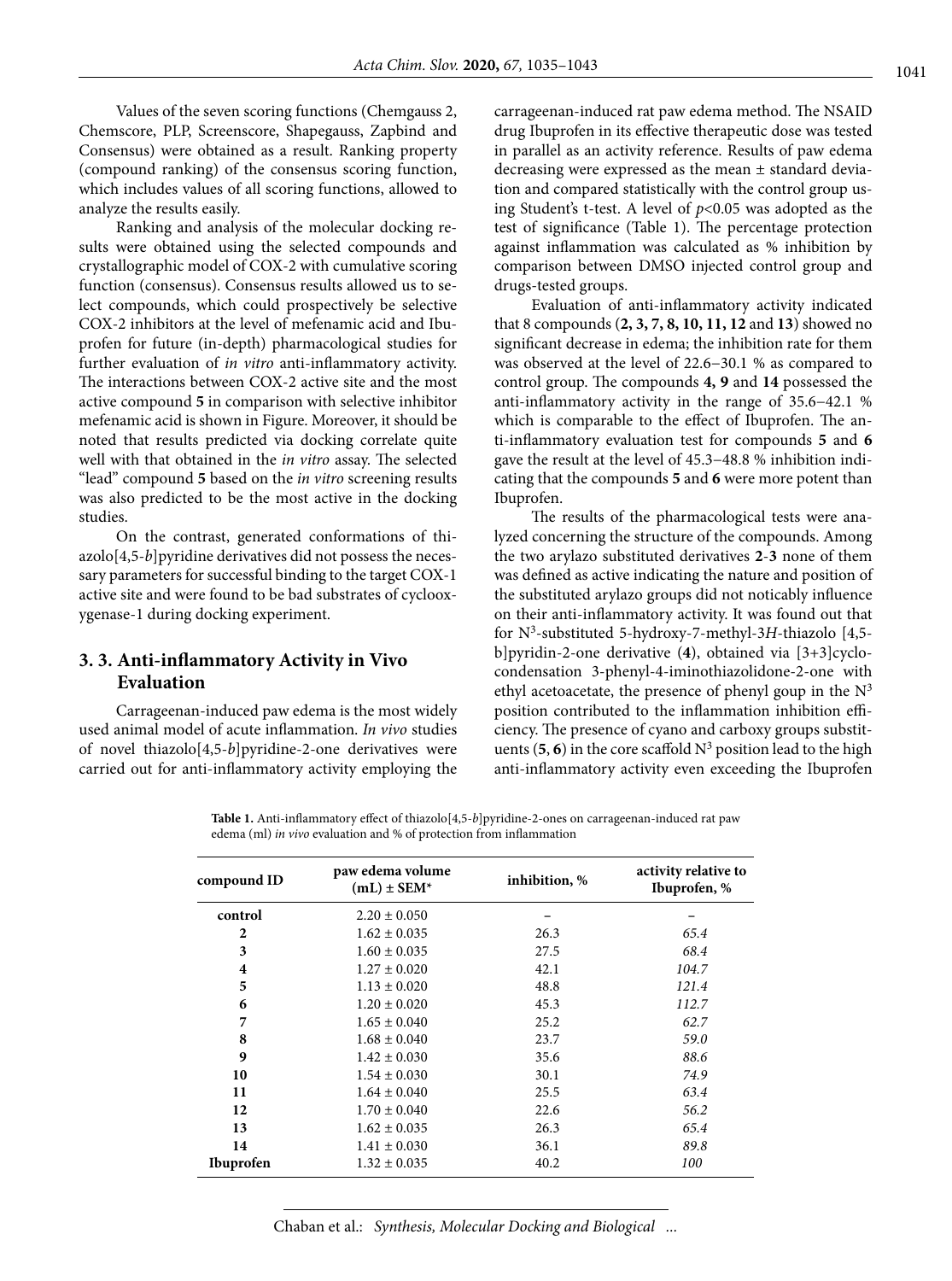effect. Notably, among the six  $C<sup>5</sup>$ -substituted 5-hydroxy-7methyl-3*H*-thiazolo[4,5-*b*]pyridin-2-one derivatives, prepared by the acylation reaction, only two compounds: chloro-acetic acid (**9**) and 1-(2-chloro-phenyl)-5-methyl-1*H*-[1,2,3]triazole-4-carboxylic acid (**14**) possessed inflammation inhibition. The rest of substituents in the  $C<sup>5</sup>$ position did not notably affect on the anti-inflammatory activity of thiazolo[4,5-*b*]pyridin-2-ones.

#### **3. 4. In Vitro Antioxidant Assay**

The antioxidant activity was determined on the basis of free radical scavenging activity of 2,2-diphenyl-1-picrylhydrazyl (DPPH) free radical. The DPPH method is described as a simple, rapid and convenient method for screening of many samples for radical scavenging activity. These advantages make the DPPH method interesting for testing newly synthesized compounds to scavenge radicals and to find out antioxidant drug candidates.

DPPH radical had found many applications due to its high stability in a methanolic solution and intense purple color. In its oxidized form, the DPPH radical has an absorbance maximum at a wavelength of 540 nm. The absorbance decreases when the radical is reduced by antioxidants. Its reduction affords 2,2-diphenyl-1-picrylhydrazine (DPPH-H), or the corresponding anion(DPPH–) in basic medium. The DPPH radical acts as a scavenger for other odd-electron species which afford *para*-substitution products at phenyl rings. In the present paper, we demonstrate modified spectrophotometric method making use of the DPPH radical and its specific absorbance properties. The free-radical-scavenging activity of each compound was assayed using a stable DPPH and was quantified by decolorization the solution being mixed with DHHP at a wavelength of 540 nm. The absorbance of DPPH solution in ethanol (150 mmoles/l) was measured as 0.77. The ab-

**Table 2.** Values of Absorbance and % of inhibition of thiazolo[4,5-*b*] pyridine-2-ones.

| compound /<br>standard | Absorbance<br>of a sample, $A_s$ | inhibition,<br>% |
|------------------------|----------------------------------|------------------|
| ascorbic acid          | $0.220 \pm 0.010$                | 71.5             |
| 2                      | $0.718 \pm 0.025$                | 6.7              |
| 3                      | $0.700 \pm 0.025$                | 9.1              |
| 4                      | $0.671 \pm 0.020$                | 12.8             |
| 5                      | $0.742 \pm 0.025$                | 3.7              |
| 6                      | $0.759 \pm 0.030$                | 1.5              |
| 7                      | $0.525 \pm 0.015$                | 31.8             |
| 8                      | $0.549 \pm 0.015$                | 28.7             |
| 9                      | $0.559 \pm 0.020$                | 27.4             |
| 10                     | $0.546 \pm 0.015$                | 29.1             |
| 11                     | $0.745 \pm 0.030$                | 3.3              |
| 12                     | $0.523 \pm 0.015$                | 32.0             |
| 13                     | $0.702 \pm 0.025$                | 8.8              |
| 14                     | $0.571 \pm 0.020$                | 25.8             |

sorbances and free-radical-scavenging activities % inhibitions of standard (ascorbic acid) and each compound are listed in Table 2.

The antioxidant activity evaluation results showed that, in general, most of the tested compounds possess insignificant free radical scavenging effect being in the range of 1.5%–32.0%.

## **4. Conclusions**

In summary, we presented an efficient synthetic approaches to a number of thiazolo[4,5-*b*]pyridin-2-one derivatives for their anti-inflammatory and antioxidant activity evaluation. We have shown that the proposed synthetic protocols provided the possibility to design 5-hydroxy-7-methyl-3*H*-thiazolo[4,5-*b*]pyridin-2-ones diversity with a considerable chemical novelty involving [3+3]cyclocondensation, cyanoethylation, hydrolysis, and acylation reactions. The obtained results of the performed biological activity evaluation suggested the core fused heterocycle as a promising scaffold in anti-inflammatory drug development. On the contrary, the free radical scavenging effect was found to be insignificant. Further optimization of the structure to improve biological activity is currently in progress.

# **5. References**

- 1. P. Pirlamarla, R. M. Bond, *Trends Cardiovasc. Med.* **2016**, *26*, 675–680. **DOI:**[10.1016/j.tcm.2016.04.011](https://doi.org/10.1016/j.tcm.2016.04.011)
- 2. M. J. Killeen, M. Linder, P. Pontoniere, R. Crea, *Drug Discovery Today* **2014**, *19*, 373–378. **DOI:**[10.1016/j.drudis.2013.11.002](https://doi.org/10.1016/j.drudis.2013.11.002)
- 3. S. Bacchi, P. Palumbo, A. Sponta, M. Coppolino, *Anti-Inflamm. Anti-Allergy Agents Med. Chem.* **2012**, *11*, 52–64. **DOI:**[10.2174/187152312803476255](https://doi.org/10.2174/187152312803476255)
- 4. A. M. Qandil, *Int. J. Mol. Sci*. **2012**, *13*, 17244–17274. **DOI:**[10.3390/ijms131217244](https://doi.org/10.3390/ijms131217244)
- 5. O. Kolomoets, O. Voskoboynik, O. Antypenko, G. Berest, I. Nosulenko, V. Palchikov, O. Karpenko, S. Kovalenko, *Acta Chim. Slov*. **2017**, *64*, 902–910. **DOI:**[10.17344/acsi.2017.3575](https://doi.org/10.17344/acsi.2017.3575)
- 6. T. Chaban, V. Matiychuk, V. Ogurtsov, I. Chaban, S. Harkov, I. Nektegaev, *Pharmacia* **2019,** *65*, 51–62.
- 7. R. Paprocka, M. Wiese, A. Eljaszewicz, A. Helmin-Basa, A. Gzella, B. Modzelewska-Banachiewicz, J. Michalkiewicz, *Bioorg. Med. Chem. Lett.* **2015,** *25*, 2664–2667. **DOI:**[10.1016/j.bmcl.2015.04.079](https://doi.org/10.1016/j.bmcl.2015.04.079)
- 8. N. Smirnoff, *New Phytol.* **1993**, *125*, 27–58. **DOI:**[10.1111/j.1469-8137.1993.tb03863.x](https://doi.org/10.1111/j.1469-8137.1993.tb03863.x)
- 9. A. A. Arora, R. K. Sairam, G. C. Srivastava, *Curr. Sci.* **2002**, *82*, 1227–1238. **DOI:**[10.4236/as.2015.68082](https://doi.org/10.4236/as.2015.68082)
- 10. R. A. Jacob, B. J. Burri, *Am. J. Clin. Nutr.* **1996**, *63*, 985–990. **DOI:**[10.1093/ajcn/63.6.985](https://doi.org/10.1093/ajcn/63.6.985)
- 11. H. Sies, W. Stahl, *Am. J. Clin. Nutr.* **1995**, *62*, 1315–1321. **DOI:**[10.1093/ajcn/62.6.1315S](https://doi.org/10.1093/ajcn/62.6.1315S)

Chaban et al.: *Synthesis, Molecular Docking and Biological ...*